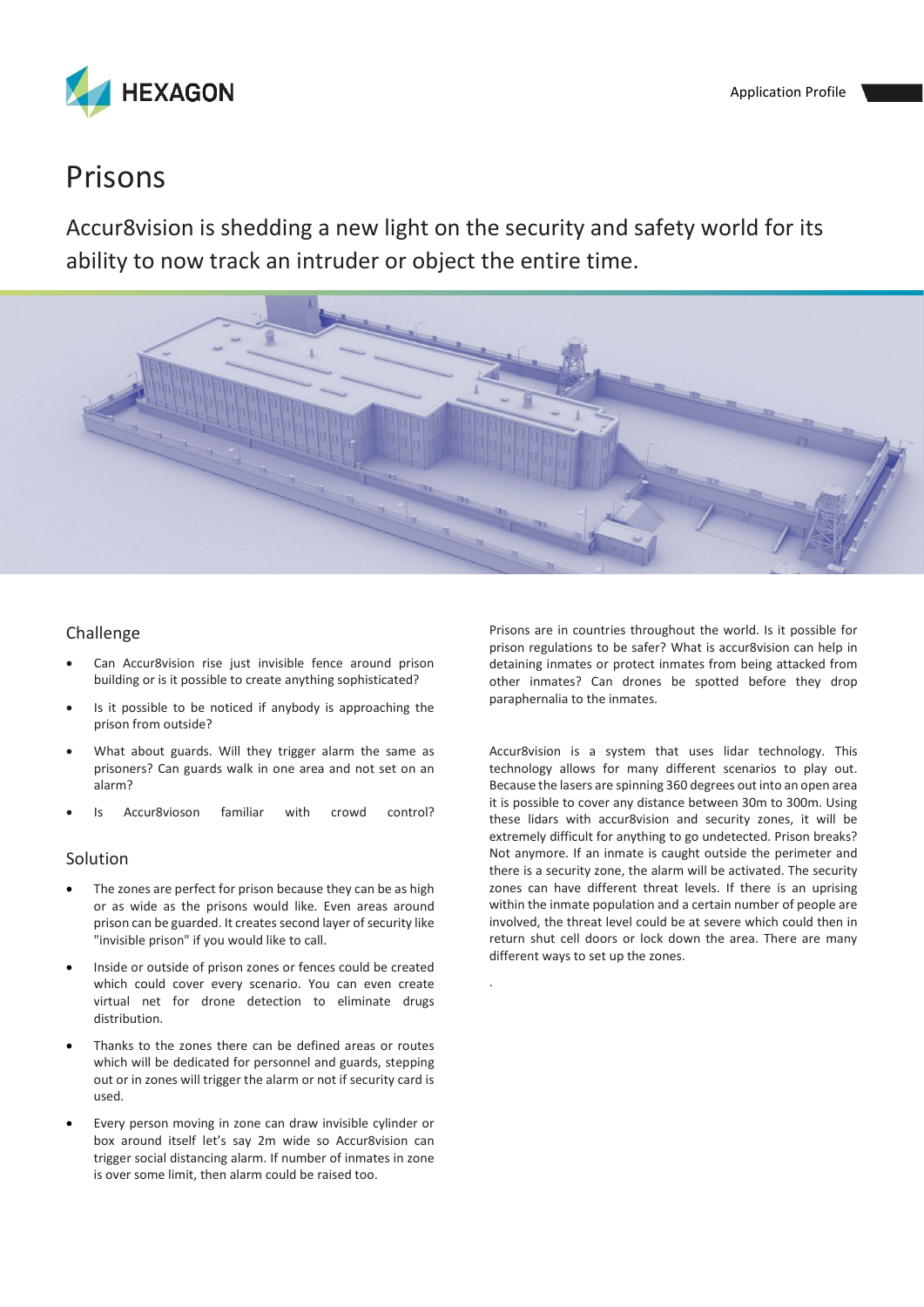1 | Protection along the outside walls



In this example regarding prisons, a security zone is placed around the outside of the prison walls. The zones are perfect for these situations because they can be as high or as wide as the prisons would like. These zones can help with a few scenarios.

**First Scenario** – If an inmate is trying to escape it could be possible that the guards could lose track of them. Placing the zone around the outside of the prison allows for the alarms to be sounded as far as the lidar can see. This helps in convincing the inmates that they might not want to try and escape.



**Third Scenario** - Drones. Drones are now a bit of a nuisance in many situations. One of those situations can be commoners bringing goods or contraband in for the inmates. It is not that difficult for the drones to drop packages in the courtyards or maybe even the hands of the inmates. With enough coverage from the lidars, it is possible to form a 'virtual net' per say which is then able to set off an alarm in the event of a drone entering the security zone.



**Second Scenario** - If there is an issue with common people coming up to the fences or outside of the prison handing off items to incarcerated people, this zone could help prevent these matters from happening. The minute an individual enters a security zone an alarm is activated. The guards will be aware the minute someone is too close to the prison and/or fence.



The red zones represent where the alarm can be activated. If the hallways are to be covered to make sure that the inmates don't escape or jump over the walls, these areas can stay red, so an alarm is still activated. The green zone represents where the guards or whomever can walk freely without activating an alarm. Different zones can be set for different times of the day. If the guards are not patrolling the area, the zones can be red zones through the entire area. If the guards are patrolling the area, the parts of the zones can be green zones so that no alarm will be activated if they are there. It is up to the client on how they would like to have the zones set up.